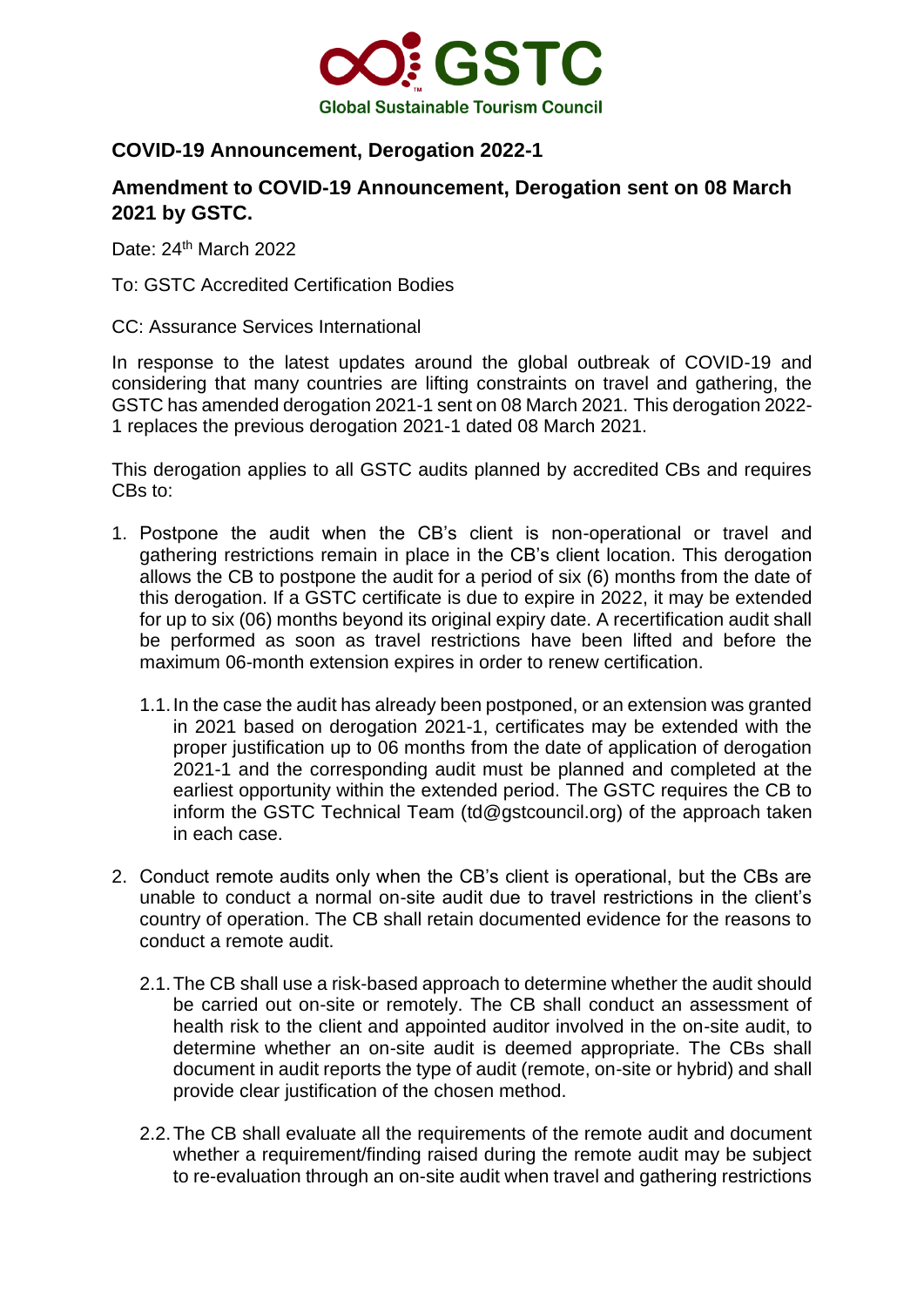

are lifted in the client's country of operation. The remote audit option shall only apply in the case of surveillance audits. This is expected to be a short time measure untill the COVID-19 situation improves and constraints on travel and gathering are no longer applicable. Remote audits shall not be conducted in the event where the CB's client is non-operational (see point 1 above).

- 3. The CB shall use a risk-based approach to determine the feasibility of a hybrid audit and the requirements to be evaluated remotely and on-site. The timeline for conducting remote and on-site audits shall be based on the risk-based approach, feasibility to assemble an audit team and travel restrictions in the client's country of operation. The CBs shall document in audit reports whether this derogation has been applied and shall provide clear justification of the chosen method.
	- 3.1.Hybrid audits can have two variations:
		- 3.1.1. Two-part audit combining on-site activities and off-site activities within a determined period.
		- 3.1.2. Two auditors: one performing the remote activities and another performing the on-site activities. Both auditors shall comply with the GSTC Auditor Training per clause 10.9 in the GSTC Accreditation Manual v2.5. The lead auditor shall also comply with GSTC Auditor Qualifications, knowledge and skills listed in section 10 in the GSTC Accreditation Manual v2.5
	- 3.2.The hybrid audit option shall apply only in the case of initial and recertification audits. Hybrid audits shall not be conducted in the event where the CB's client is non-operational.
	- 3.3.When a hybrid audit option is the chosen method, the CB shall complete onsite and off-site activities before issuing a certificate to the client. The CB shall also comply with the regular GSTC certification requirements on nonconformities per the GSTC Accreditation Manual v2.5.

The CBs shall retain documented evidence for each case where this derogation has been applied and specify clearly if the audit was conducted remotely, on-site or hybrid. The following definitions applies to this derogation:

- Operational: When all the CBs client's activities and functions are up and running.
- Hybrid Audit: Combination of on-site audit (activities performed at the location such as inspections, interviews, observations, etc.) and remote audit (activities performed at any place other than the location of the auditee).

For conducting remote and hybrid audits, the following documents should be considered:

- IAF ID 3: 2011: Management of Extraordinary Events or Circumstances Affecting ABs, CABs and Certified Organizations.
- IAF MD 4: 2018: The Use of Information and Communication Technology (ICT) for Auditing/ Assessment Purposes.
- ISO 19011:2018: Guidelines for auditing management systems.